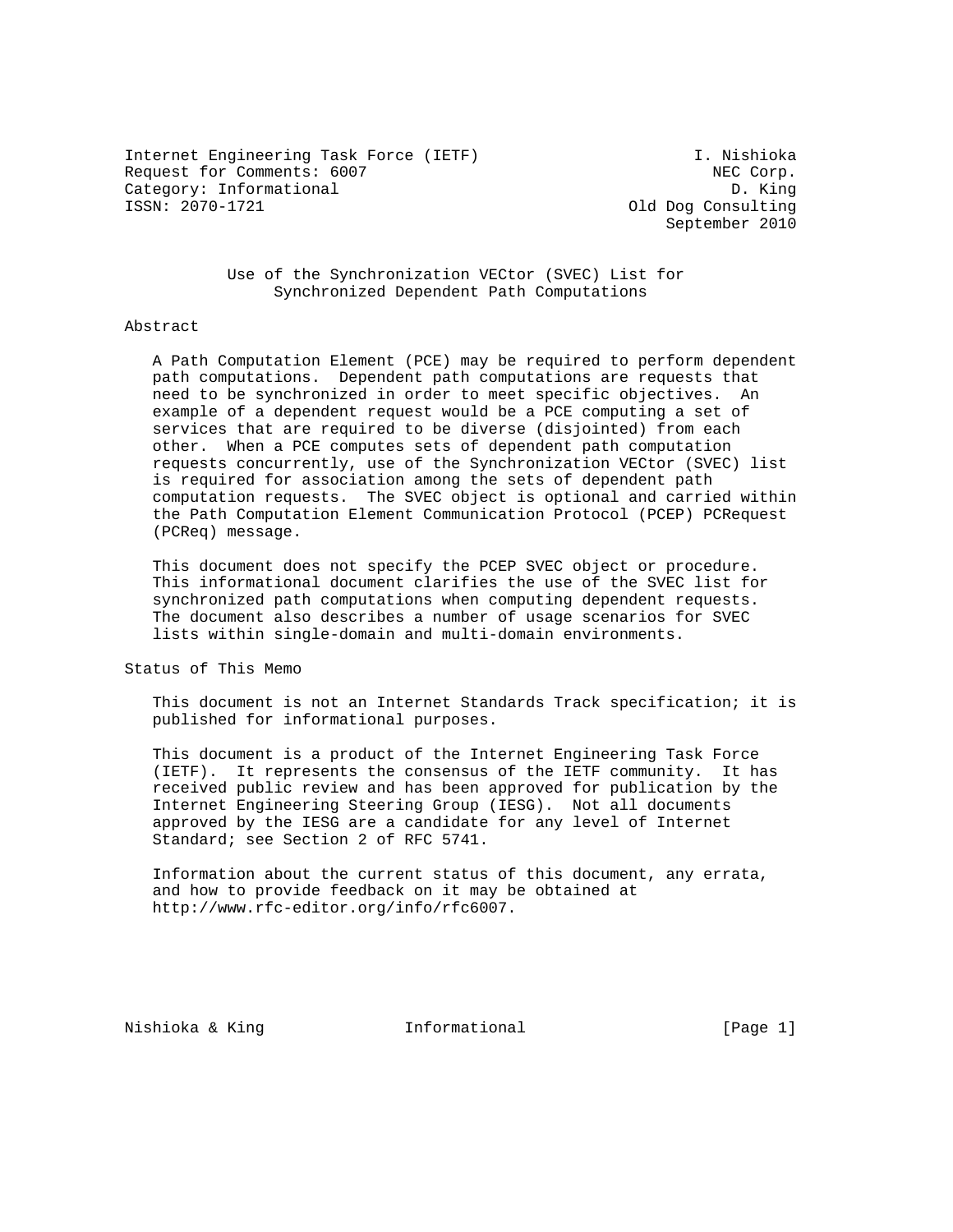Copyright Notice

 Copyright (c) 2010 IETF Trust and the persons identified as the document authors. All rights reserved.

 This document is subject to BCP 78 and the IETF Trust's Legal Provisions Relating to IETF Documents (http://trustee.ietf.org/license-info) in effect on the date of

 publication of this document. Please review these documents carefully, as they describe your rights and restrictions with respect to this document. Code Components extracted from this document must include Simplified BSD License text as described in Section 4.e of the Trust Legal Provisions and are provided without warranty as described in the Simplified BSD License.

 This document may contain material from IETF Documents or IETF Contributions published or made publicly available before November 10, 2008. The person(s) controlling the copyright in some of this material may not have granted the IETF Trust the right to allow modifications of such material outside the IETF Standards Process. Without obtaining an adequate license from the person(s) controlling the copyright in such materials, this document may not be modified outside the IETF Standards Process, and derivative works of it may not be created outside the IETF Standards Process, except to format it for publication as an RFC or to translate it into languages other than English.

Nishioka & King **Informational Informational** [Page 2]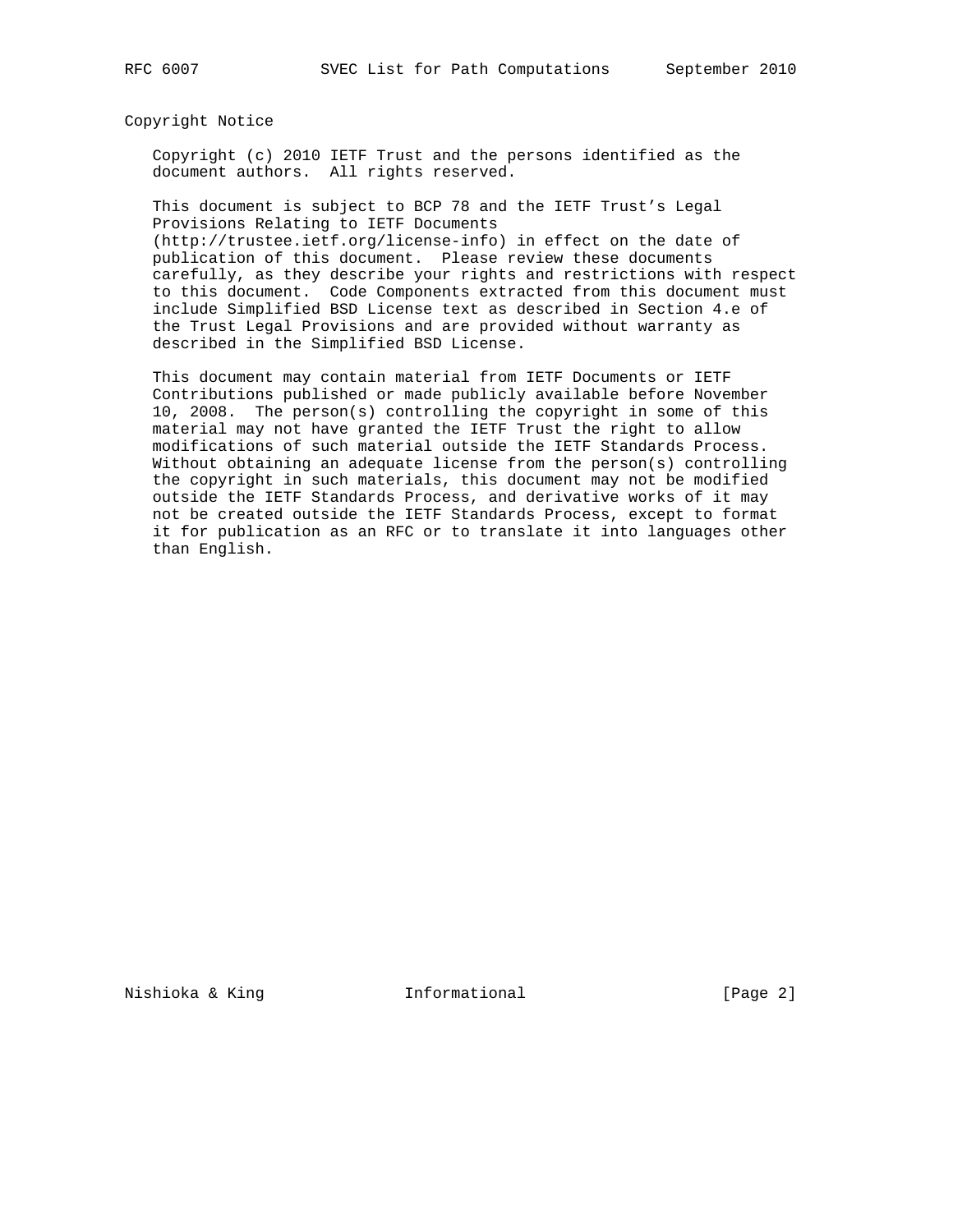# Table of Contents

|                | 3.1. Synchronized Computation for Diverse Path Requests 7 |
|----------------|-----------------------------------------------------------|
|                | 3.2. Synchronized Computation for Point-to-Multipoint     |
|                |                                                           |
|                |                                                           |
|                |                                                           |
|                |                                                           |
|                |                                                           |
|                |                                                           |
|                | 5.1. Single-PCE, Single-Domain Environments 10            |
|                | 5.2. Multi-PCE, Single-Domain Environments 11             |
|                | 5.3. Multi-PCE, Multi-Domain Environments 11              |
|                | 6. End-to-End Diverse Path Computation 13                 |
|                |                                                           |
|                |                                                           |
|                |                                                           |
|                |                                                           |
|                | 7.1. Control of Function and Policy 15                    |
|                | 7.2. Information and Data Models (MIB Modules) 15         |
|                | 7.3. Liveness Detection and Monitoring 15                 |
|                | 7.4. Verifying Correct Operation 15                       |
|                | 7.5. Requirements on Other Protocols and Functional       |
|                |                                                           |
|                | 7.6. Impact on Network Operation 16                       |
| 8 <sub>1</sub> |                                                           |
|                |                                                           |
|                |                                                           |
|                |                                                           |
|                |                                                           |

# 1. Introduction

 [RFC5440] describes the specifications for the Path Computation Element Communication Protocol (PCEP). PCEP specifies the communication between a Path Computation Client (PCC) and a Path Computation Element (PCE), or between two PCEs based on the PCE architecture [RFC4655]. PCEP interactions include path computation requests and path computation replies.

 The PCE may be required to compute independent and dependent path requests. Path computation requests are said to be independent if they are not related to each other and therefore not required to be

Nishioka & King **Informational Informational** [Page 3]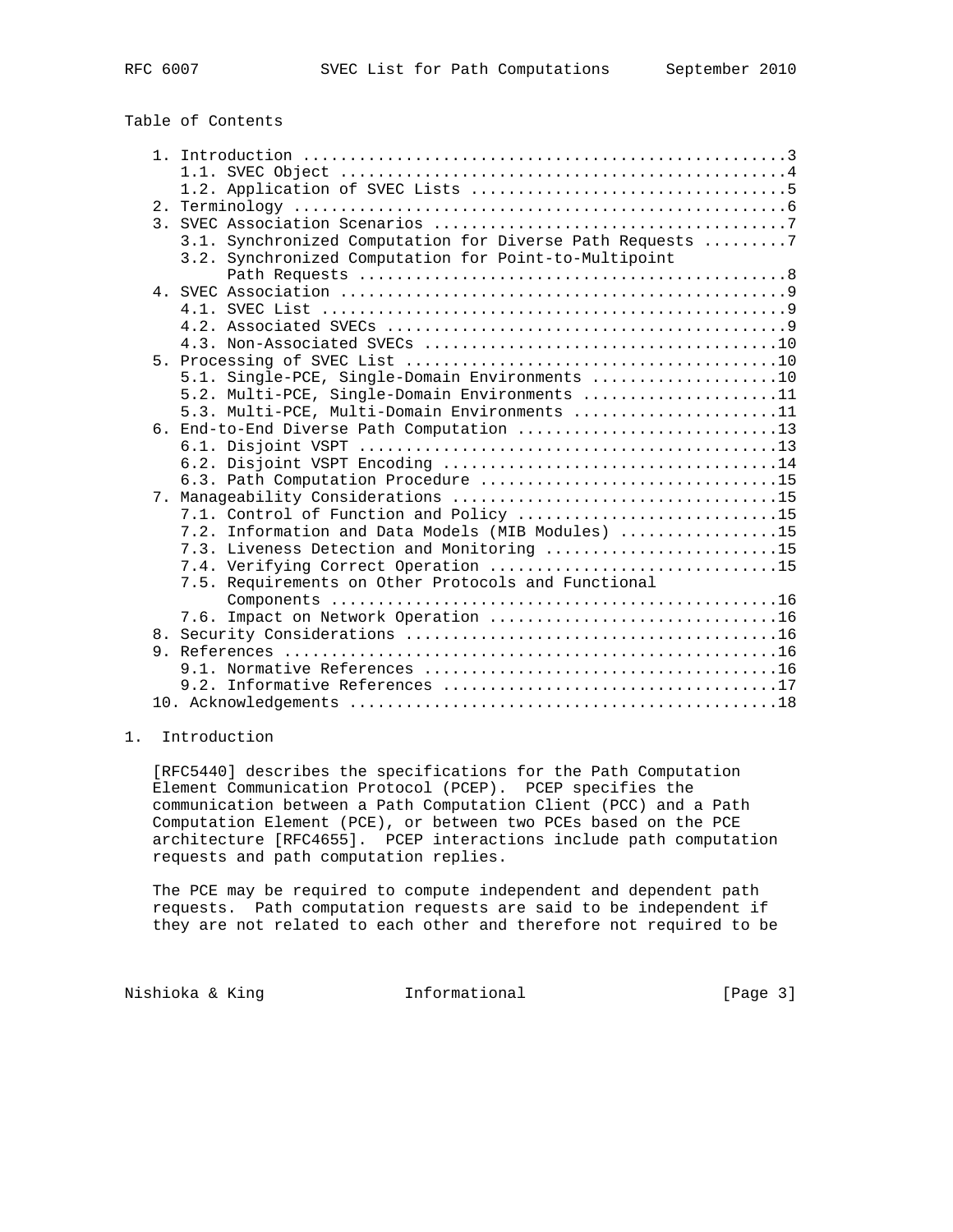synchronized. Conversely, a set of dependent path computation requests is such that their computations cannot be performed independently of each other, and the requests must be synchronized. The Synchronization VECtor (SVEC) with a list of the path computation request identifiers carried within the request message allows the PCC or PCE to specify a list of multiple path computation requests that must be synchronized. Section 1.1 ("SVEC Object") describes the SVEC object. Section 1.2 ("Application of SVEC Lists") describes the application of SVEC lists in certain scenarios.

 This informational document clarifies the handling of dependent and synchronized path computation requests, using the SVEC list, based on the PCE architecture [RFC4655] and PCEP [RFC5440]. The document also describes a number of usage scenarios for SVEC lists within single domain and multi-domain environments. This document is not intended to specify the procedure when using SVEC lists for dependent and synchronized path computation requests.

#### 1.1. SVEC Object

 When a PCC or PCE sends path computation requests to a PCE, a PCEP Path Computation Request (PCReq) message may carry multiple requests, each of which has a unique path computation request identifier. The SVEC with a list of the path computation request identifiers carried within the request message allows the PCC or PCE to specify a list of multiple path computation requests that must be synchronized, and also allows the specification of any dependency relationships between the paths. The path computation requests listed in the SVEC must be handled in a specific relation to each other (i.e., synchronized).

 [RFC5440] defines two synchronous path computation modes for dependent or independent path computation requests specified by the dependency flags (i.e., Node, Link, or Shared Risk Link Group (SRLG) diverse flags) in the SVEC:

o A set of independent and synchronized path computation requests.

o A set of dependent and synchronized path computation requests.

 See [RFC5440] for more details on dependent, independent, and synchronous path computation.

 These computation modes are exclusive to each other in a single SVEC. If one of the dependency flags in a SVEC is set, it indicates that a set of synchronous path computation requests has a dependency and does not allow any other path computation requests. In order to be synchronized with other path computation requests with a dependency, it is necessary to associate them.

Nishioka & King **Informational Informational** [Page 4]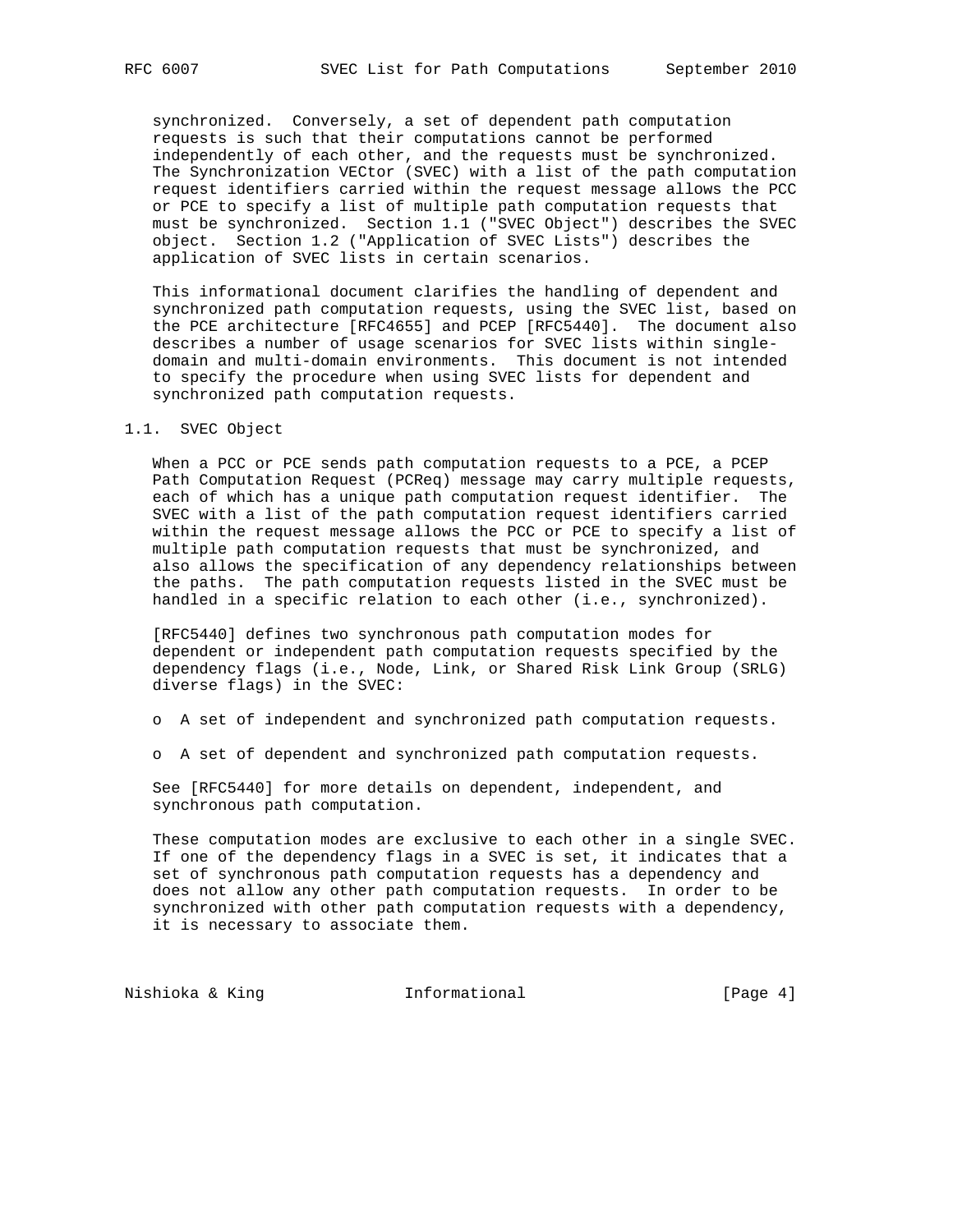The aim of the SVEC object carried within a PCReq message is to request the synchronization of M path computation requests. Each path computation request is uniquely identified by the Request-ID number carried within the respective Request Parameters (RP) object. The SVEC object also contains a set of flags that specify the synchronization type. The SVEC object is defined in Section 7.13 ("SVEC Object") of [RFC5440].

### 1.2. Application of SVEC Lists

 It is important for the PCE, when performing path computations, to synchronize any path computation requests with a dependency. For example, consider two protected end-to-end services:

- o It would be beneficial for each back-up path to be disjointed so they do not share the same links and nodes as the working path.
- o Two diverse path computation requests would be needed to compute the working and disjointed protected paths.

 If the diverse path requests are computed sequentially, fulfillment of the initial diverse path computation without consideration of the second diverse path computation and disjoint constraint may result in the PCE either providing sub-optimal path disjoint results for the protected path or failing to meet the end-to-end disjoint requirement altogether.

 Additionally, SVEC can be applied to end-to-end diverse path computations that traverse multiple domains. [RFC5441] describes two approaches, synchronous (i.e., simultaneous) and 2-step approaches, for end-to-end diverse path computation across a chain of domains. The path computation procedure is specified for the 2-step approaches in [RFC5521], but no guidelines are provided for the synchronous approach described in this document.

 The following scenarios are specifically described within this document:

- o Single-domain, single-PCE, dependent and synchronized path computation request.
- o Single-domain, multi-PCE, dependent and synchronized path request.
- o Multi-domain, dependent and synchronized path computation request, including end-to-end diverse path computation.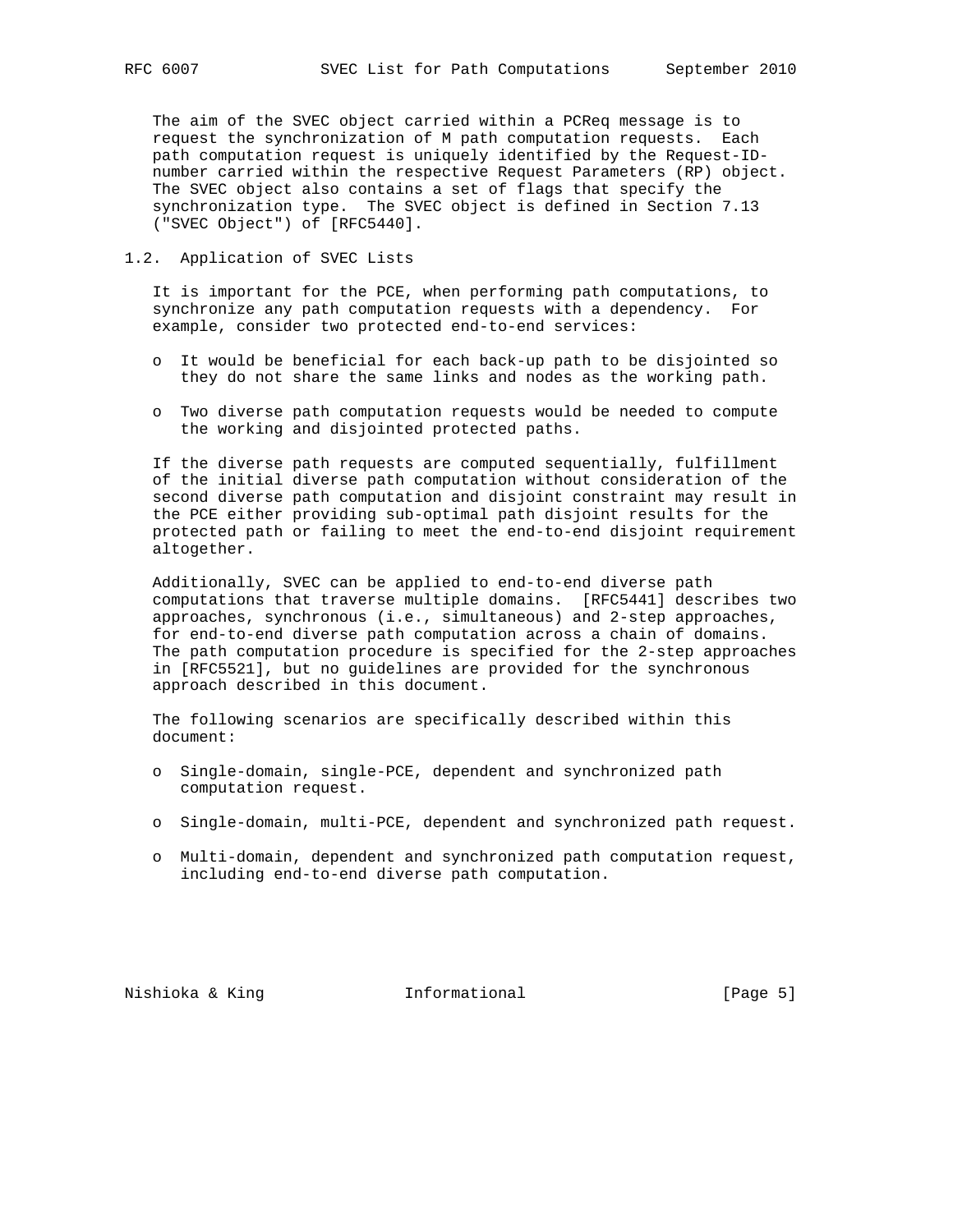The association among multiple SVECs for multiple sets of synchronized dependent path computations is also described in this document, as well as the disjoint Virtual Shortest Path Tree (VSPT) encoding rule for end-to-end diverse path computation across domains. Path computation algorithms for these path computation scenarios are out of the scope of this document.

 The clarifications and use cases in this document are applicable to the Global Concurrent Optimization (GCO) path computation mechanism specified in [RFC5557]. The GCO application provides the capability to optimize a set of services within the network, in order to maximize efficient use of network resources. A single objective function (OF) or a set of OFs can be applied to a GCO. To compute a set of such traffic-engineered paths for the GCO application, PCEP supports the synchronous and dependent path computation requests required in [RFC4657].

 The SVEC association and the disjoint VSPT described in this document do not require any extension to PCEP messages and object formats, when computing a GCO for multiple or end-to-end diverse paths. In addition, the use of multiple SVECs is not restricted to only SRLG, node, and link diversity currently defined in the SVEC object [RFC5440], but is also available for other dependent path computation requests.

 The SVEC association and disjoint VSPT are available to both single- PCE path computation and multi-PCE path computation.

2. Terminology

 This document uses PCE terminology defined in [RFC4655], [RFC4875], and [RFC5440].

- Associated SVECs: A group of multiple SVECs (Synchronization VECtors), defined in this document, to indicate a set of synchronized or concurrent path computations.
- Disjoint VSPT: A set of VSPTs, defined in this document, to indicate a set of virtual diverse path trees.
- GCO (Global Concurrent Optimization): A concurrent path computation application, defined in [RFC5557], where a set of traffic engineered (TE) paths is computed concurrently in order to efficiently utilize network resources.

Nishioka & King **Informational Informational** [Page 6]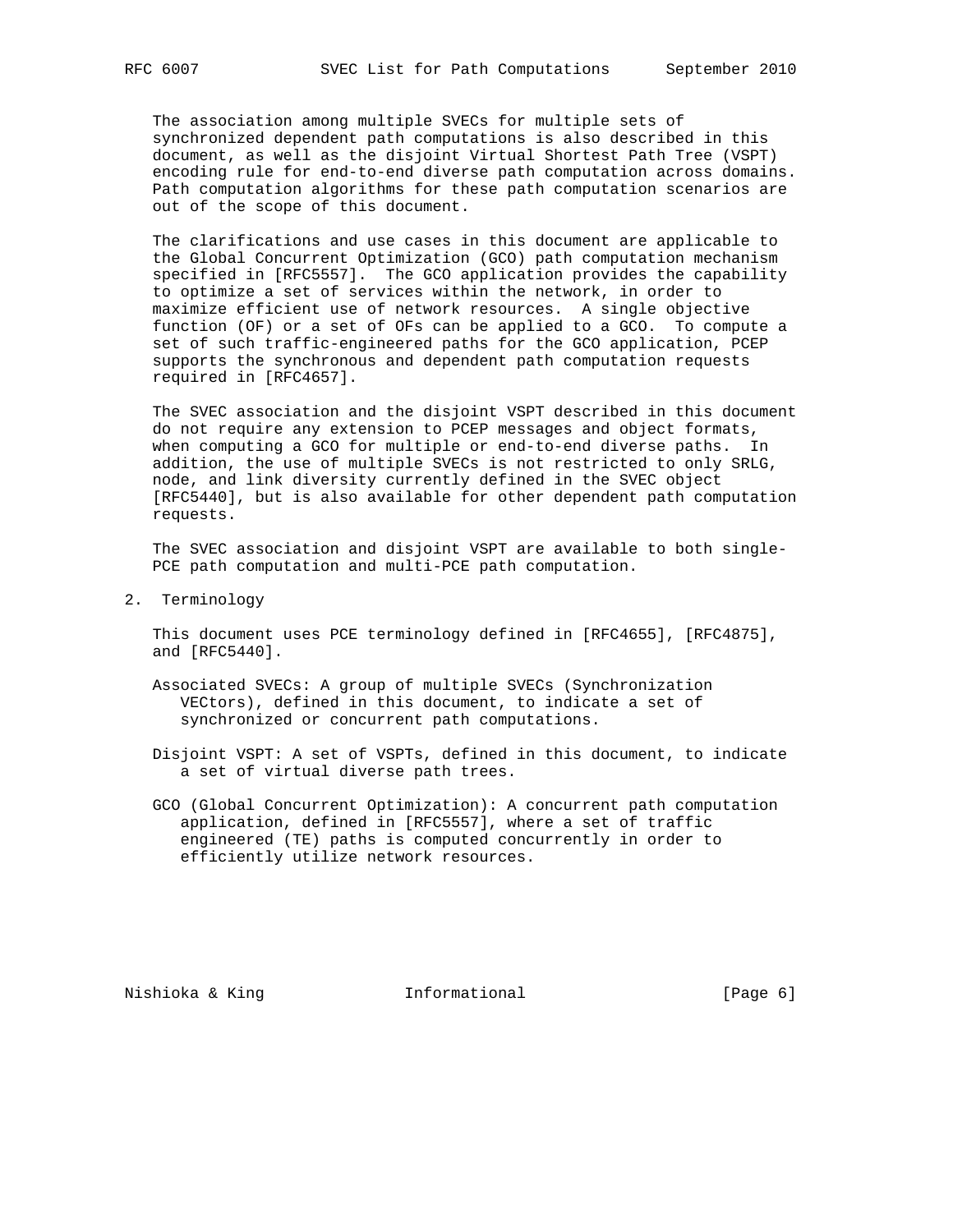Synchronized: Describes a set of path computation requests that the PCE associates and that the PCE does not compute independently of each other.

VSPT: Virtual Shortest Path Tree, defined in [RFC5441].

3. SVEC Association Scenarios

 This section clarifies several path computation scenarios in which SVEC association can be applied. Also, any combination of scenarios described in this section could be applicable.

3.1. Synchronized Computation for Diverse Path Requests

 A PCE may compute two or more point-to-point diverse paths concurrently, in order to increase the probability of meeting primary and secondary path diversity (or disjointness) objectives and network resource optimization objectives.

 Two scenarios can be considered for the SVEC association of point-to point diverse paths.

o Two or more end-to-end diverse paths

 When concurrent path computation of two or more end-to-end diverse paths is requested, SVEC association is needed among diverse path requests. Note here that each diverse path request consists of primary, secondary, and tertiary (and beyond) path requests, in which all path requests are grouped with one SVEC association.

 Consider two end-to-end services that are to be kept separate by using diverse paths. The path computation requests would need to be associated so that diversity could be assured. Consider further that each of these services requires a backup path that can protect against any failure in the primary path. These backup paths must be computed using requests that are associated with the primary paths, giving rise to a set of four associated requests.

o End-to-end primary path and its segmented secondary paths

 When concurrent path computation for segment recovery paths, as shown in Figure 1, is requested, SVEC association is needed between a primary path and several segmented secondary paths.

Nishioka & King **Informational Informational** [Page 7]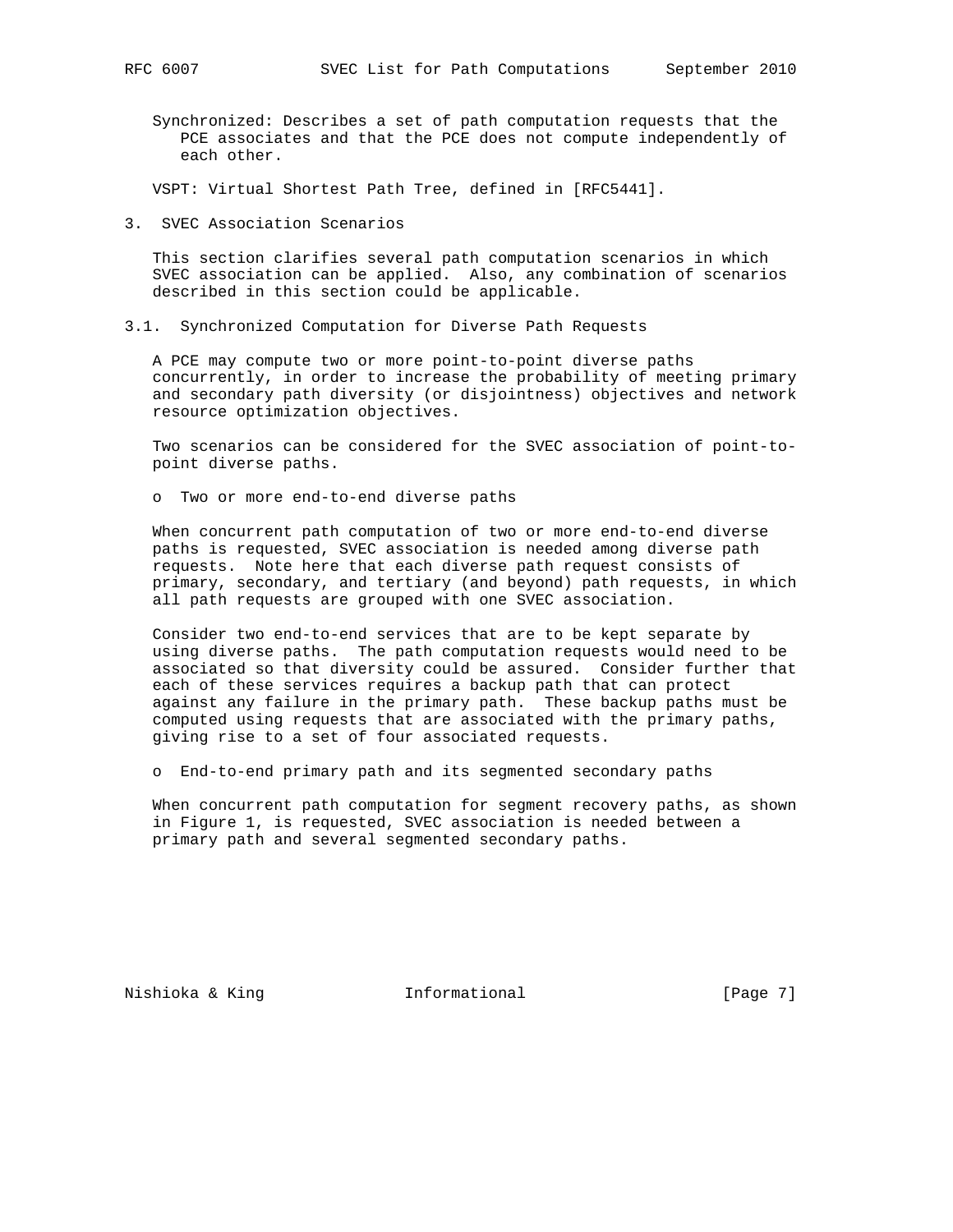<------------ primary -----------> A------B------C---D------E------F  $\lambda$  /  $\lambda$  /  $\lambda$  $P---Q---R$   $X---Y---Z$  <--secondary1--> <--secondary2--> Figure 1. Segment Recovery Paths

 In this scenario, we assume that the primary path may be pre-computed and used for specifying the segment for secondary paths. Otherwise, the segment for secondary path requests is specified in advance, by using Exclude Route Object (XRO) and/or Include Route Object (IRO) constraints in the primary request.

3.2. Synchronized Computation for Point-to-Multipoint Path Requests

 For point-to-multipoint path requests, SVEC association can be applied.

o Two or more point-to-multipoint paths

 If a point-to-multipoint path computation request is represented as a set of point-to-point paths [RFC6006], two or more point-to multipoint path computation requests can be associated for concurrent path computation, in order to optimize network resources.

o Point-to-multipoint paths and their secondary paths

 When concurrent path computation of a point-to-multipoint path and its point-to-point secondary paths [RFC4875], or a point-to multipoint path and its point-to-multipoint secondary paths is requested, SVEC association is needed among these requests. In this scenario, we use the same assumption as the "end-to-end primary path and its segmented secondary paths" scenario in Section 3.1.

Nishioka & King **Informational Informational** [Page 8]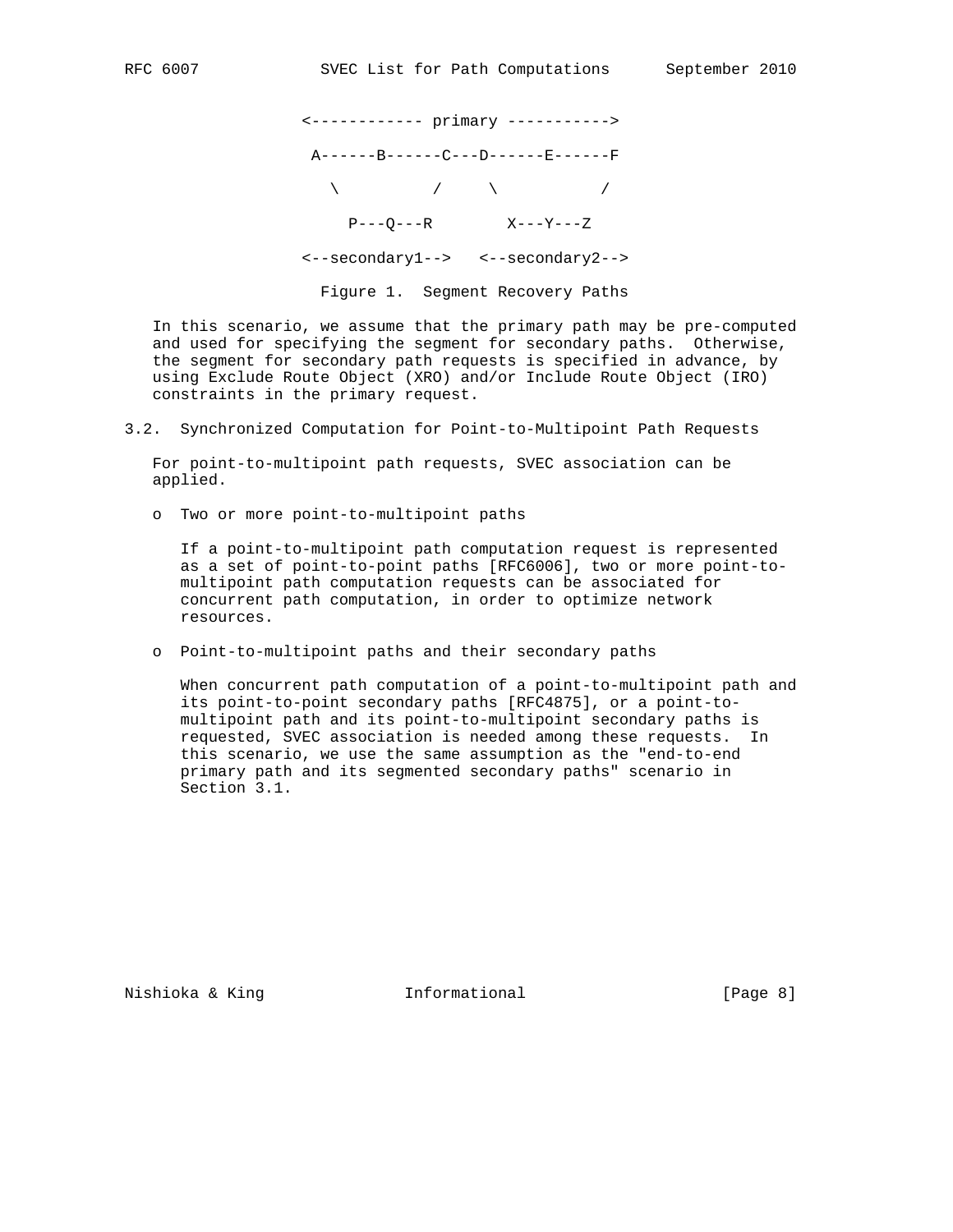## 4. SVEC Association

This section describes the associations among SVECs in a SVEC list.

4.1. SVEC List

 PCEP provides the capability to carry one or more SVEC objects in a PCReq message, and this set of SVEC objects within the PCReq message is termed a SVEC list. Each SVEC object in the SVEC list contains a distinct group of path computation requests. When requesting association among such distinct groups, associated SVECs described in this document are used.

## 4.2. Associated SVECs

 "Associated SVECs" means that there are relationships among multiple SVECs in a SVEC list. Note that there is no automatic association in [RFC5440] between the members of one SVEC and the members of another SVEC in the same SVEC list. The associated SVEC is introduced to associate these SVECs, especially for correlating among SVECs with dependency flags.

 Request identifiers in the SVEC objects are used to indicate the association among SVEC objects. If the same request-IDs exist in SVEC objects, this indicates these SVEC objects are associated. When associating among SVEC objects, at least one request identifier must be shared between associated SVECs. The SVEC objects can be associated regardless of the dependency flags in each SVEC object, but it is recommended to use a single SVEC if the dependency flags are not set in all SVEC objects. Similarly, when associating among SVEC objects with dependency flags, it is recommended to construct them using a minimum set of associated SVECs, thus avoiding complex relational associations.

 Below is an example of associated SVECs. In this example, the first SVEC is associated with the other SVECs, and all of the path computation requests contained in the associated SVECs (i.e., Request-IDs #1, #2, #3, #4, #X, #Y, and #Z) must be synchronized.

<SVEC-list>

 <SVEC> without dependency flags Request-ID #1, Request-ID #3, Request-ID #X <SVEC> with one or more dependency flags Request-ID #1, Request-ID #2

Nishioka & King **Informational Informational** [Page 9]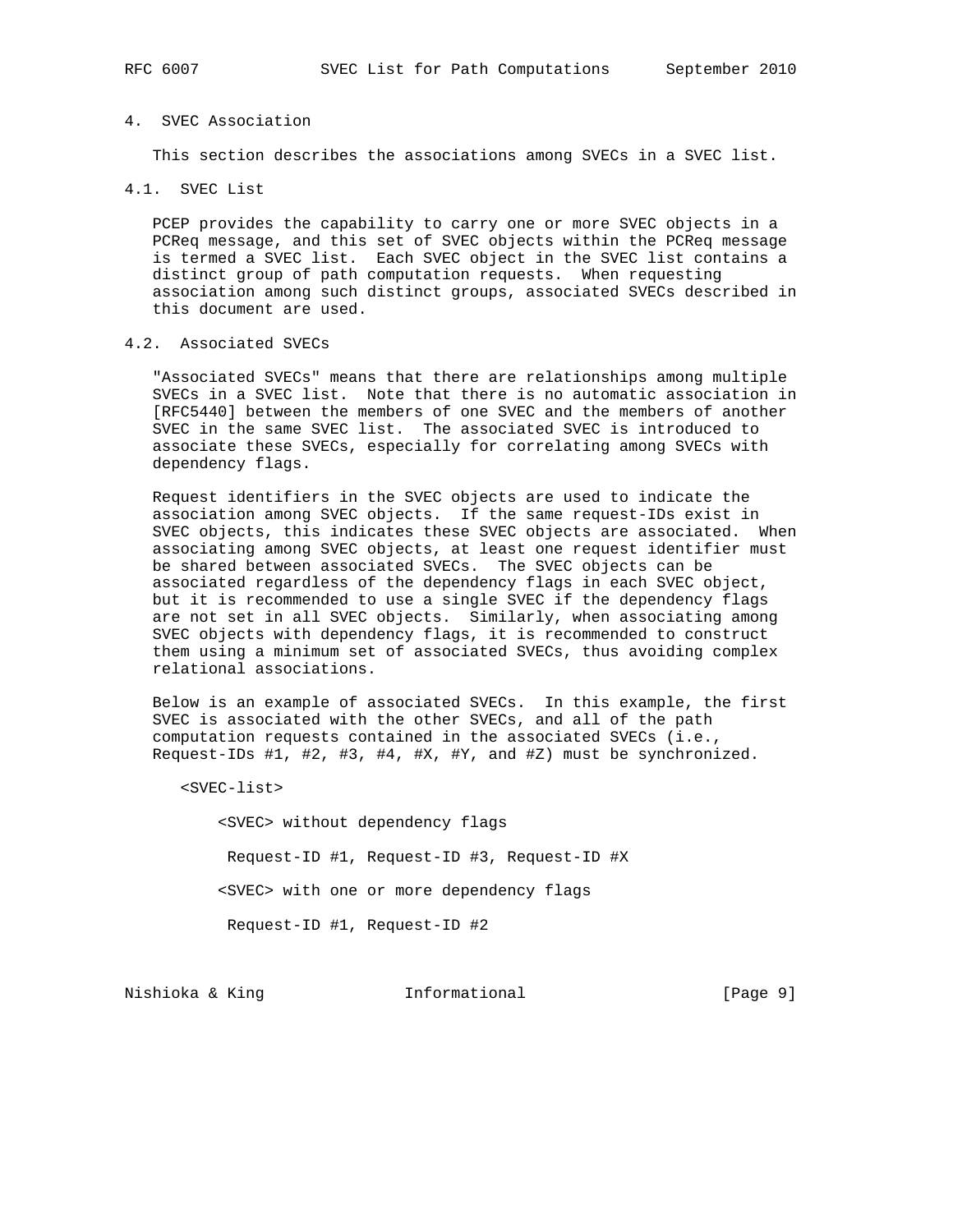<SVEC> with one or more dependency flags Request-ID #3, Request-ID #4 <SVEC> without dependency flag

Request-ID #X, Request-ID #Y, Request-ID #Z

#### 4.3. Non-Associated SVECs

 "Non-associated SVECs" means that there are no relationships among SVECs. If none of the SVEC objects in the SVEC list on a PCReq message contains a common request-ID, there is no association between the SVECs and so no association between the requests in one SVEC and the requests in another SVEC.

 Below is an example of non-associated SVECs that do not contain any common request-IDs.

<SVEC-list>

 <SVEC> with one or more dependency flags Request-ID #1, Request-ID #2 <SVEC> with one or more dependency flags Request-ID #3, Request-ID #4 <SVEC> without dependency flags

Request-ID #X, Request-ID #Y, Request-ID #Z

#### 5. Processing of SVEC List

5.1. Single-PCE, Single-Domain Environments

In this environment, there is a single PCE within the domain.

 When a PCE receives PCReq messages with more than one SVEC object in the SVEC list, PCEP has to first check the request-IDs in all SVEC objects in order to identify any associations among them.

 If there are no matching request-IDs in the different SVEC objects, these SVEC objects are not associated, and then each set of path computation requests in the non-associated SVEC objects has to be computed separately.

Nishioka & King **Informational** [Page 10]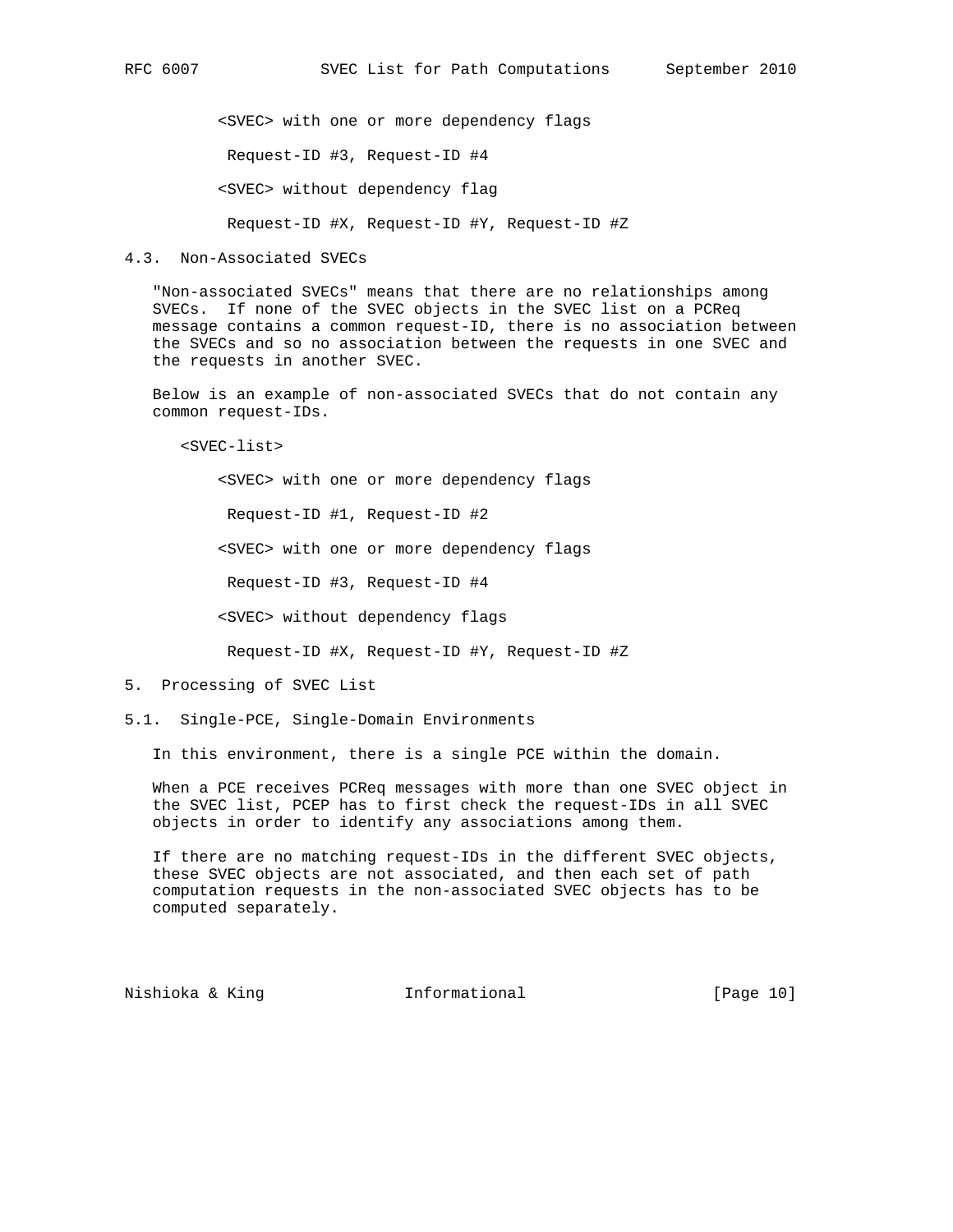If there are matching request-IDs in the different SVEC objects, these SVEC objects are associated, and then all path computation requests in the associated SVEC objects are treated in a synchronous manner for GCO application.

 If a PCE that is unable to handle the associated SVEC finds the common request-IDs in multiple SVEC objects, the PCE should cancel the path computation request and respond to the PCC with the PCErr message Error-Type="Capability not supported".

 In the case that M path computation requests are sent across multiple PCReq messages, the PCE may start a SyncTimer as recommended in Section 7.13.3 ("Handling of the SVEC Object") of [RFC5440]. In this case, the associated SVECs should also be handled as described in [RFC5440], i.e., after receiving the entire set of M path computation requests associated by SVECs, the computation should start at one. If the SyncTimer has expired or the subsequent PCReq messages are malformed, the PCE should cancel the path computation request and respond to the PCC with the relevant PCErr message.

#### 5.2. Multi-PCE, Single-Domain Environments

 There are multiple PCEs in a domain, to which PCCs can communicate directly, and PCCs can choose an appropriate PCE for load-balanced path computation requests. In this environment, it is possible that dependent path computation requests are sent to different PCEs.

 However, if a PCC sends path computation requests to a PCE, and then sends a further path computation request to a different PCE using the SVEC list to show that the further request is dependent on the first requests, there is no method for the PCE to correlate the dependent requests sent to different PCEs. No SVEC object correlation function between the PCEs is specified in [RFC5440]. No mechanism exists to resolve this problem, and the issue is open for future study. Therefore, a PCC must not send dependent path computation requests associated by SVECs to different PCEs.

#### 5.3. Multi-PCE, Multi-Domain Environments

 In this environment, there are multiple domains in which PCEs are located in each domain, and end-to-end dependent paths (i.e., diverse paths) are computed using multiple PCEs. Note that we assume a chain of PCEs is predetermined and the Backward-Recursive PCE-Based Computation (BRPC) procedure [RFC5441] is in use.

 The SVECs can be applied to end-to-end diverse path computations that traverse multiple domains. [RFC5441] describes two approaches, synchronous (i.e., simultaneous) and 2-step approaches, for

Nishioka & King **Informational** [Page 11]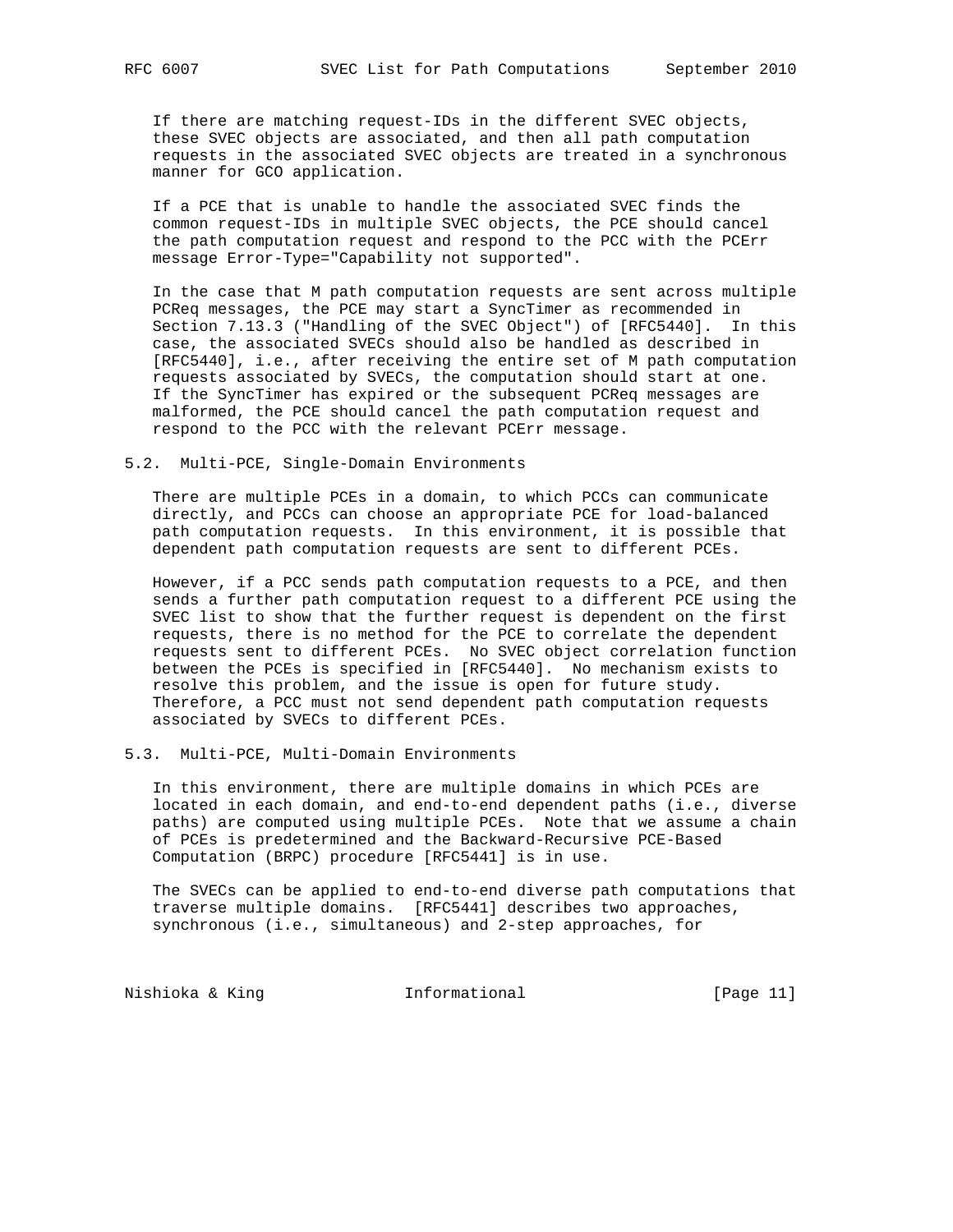end-to-end diverse path computation across a chain of domains. In the 2-step approaches described in [RFC5521], it is not necessary to use the associated SVECs if any of the dependency flags in a SVEC object are not set. On the other hand, the simultaneous approach may require the associated SVEC because at least one of the dependency flags is required to be set in a SVEC object. Thus, a use case of the simultaneous approach is described in this environment.

 When a chain of PCEs located in separate domains is used for simultaneous path computations, additional path computation processing is required, as described in Section 6 of this document.

 If the PCReq message contains multiple associated SVEC objects and these SVEC objects contain path computation requests that will be sent to the next PCE along the path computation chain, the following procedures are applied.

 When a chain of PCEs is a unique sequence for all of the path computation requests in a PCReq message, it is not necessary to reconstruct associations among SVEC objects. Thus, the PCReq message is passed to the tail-end PCE. When a PCReq message contains more than one SVEC object with the dependency flag set, the contained SVECs may then be associated. PCEs receiving the associated SVECs must maintain their association and must consider their relationship when performing path computations after receiving a corresponding PCReply (PCRep) message.

 When a chain of PCEs is different, it is required that intermediate PCEs receiving such PCReq messages may reconstruct associations among SVEC objects, and then send PCReq messages to corresponding PCEs located in neighboring domains. If the associated SVECs are reconstructed at the intermediate PCE, the PCE must not start its path computation until all PCRep messages have been received from all neighbor PCEs. However, a complex PCE implementation is required for SVEC reconstruction, and waiting mechanisms must be implemented. Therefore, it is not recommended to associate path computation requests with different PCE chains. This is an open issue and is currently being discussed in [H-PCE], which proposes a hierarchical PCE architecture.

Nishioka & King **Informational** [Page 12]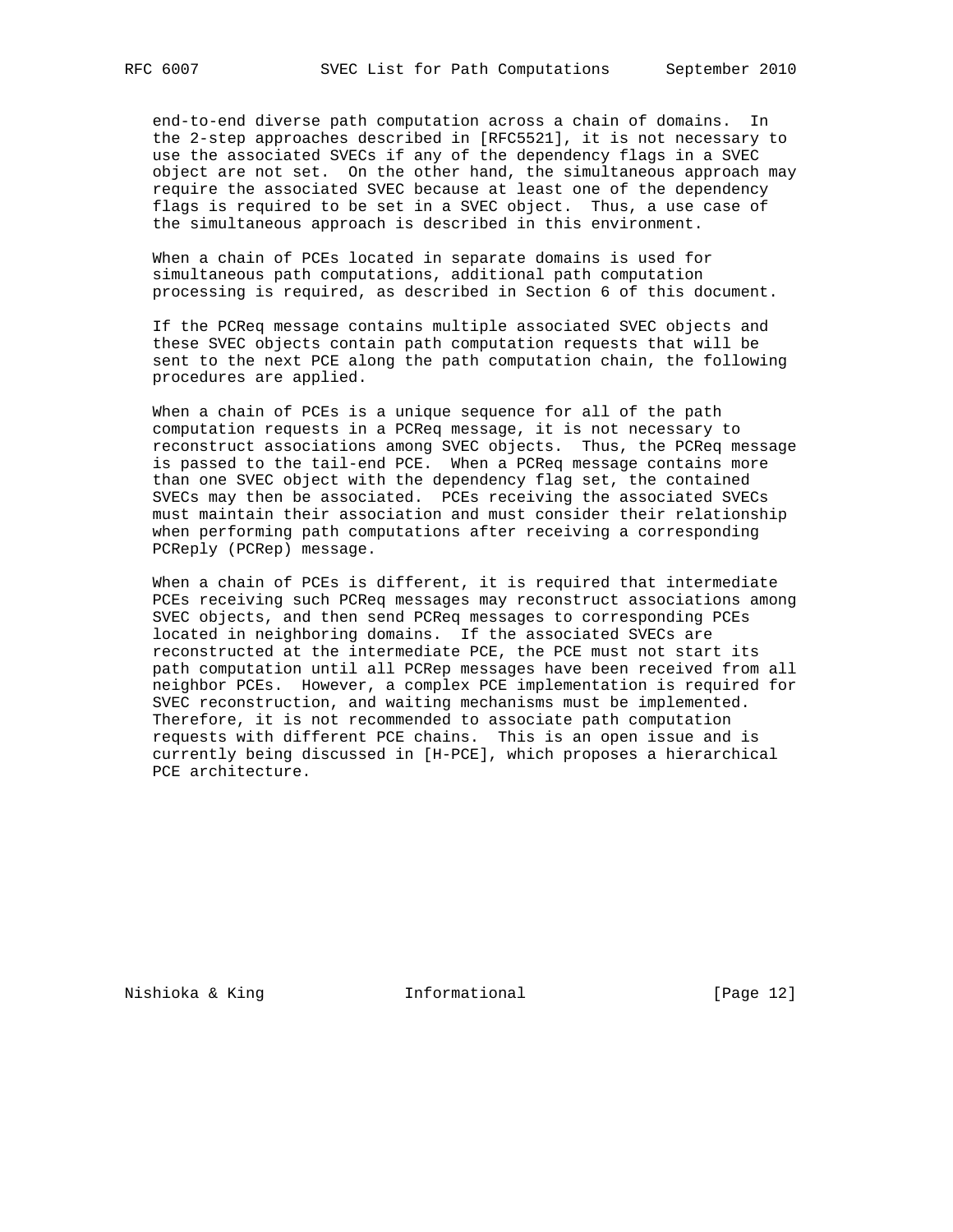6. End-to-End Diverse Path Computation

 In this section, the synchronous approach is provided to compute primary and secondary paths simultaneously.

6.1. Disjoint VSPT

 The BRPC procedure constructs a VSPT to inform the enquiring PCE of potential paths to the destination node.

 In the end-to-end diverse path computation, diversity (or disjointness) information among the potential paths must be preserved in the VSPT to ensure an end-to-end disjoint path. In order to preserve diversity (or disjointness) information, disjoint VSPTs are sent in the PCEP PCRep message. The PCReq containing a SVEC object with the appropriate diverse flag set would signal that the PCE should compute a disjoint VSPT.

 A definition of the disjoint VSPT is a collection of VSPTs, in which each VSPT contains a potential set of primary and secondary paths.

 Figure 2 shows an example network. Here, transit nodes in domains are not depicted, and PCE1 and PCE2 may be located in border nodes. In this network, there are three VSPTs for the potential set of diverse paths, shown in Figure 3, when the primary path and secondary path are requested from S1 to D1. These VSPTs consist of a disjoint VSPT, which is indicated in a PCRep to PCE1. When receiving the disjoint VSPT, PCE1 recognizes the disjoint request and disjoint VSPT information. PCE1 will then continue to process the request and compute the diverse path using the BRPC procedure [RFC5441]. Encoding for the disjoint VSPT is described in Section 6.2.

|    | Domain1                   | Domain2 |                                      |
|----|---------------------------|---------|--------------------------------------|
|    | +----------+ +----------+ |         |                                      |
|    |                           |         | PCE1     PCE2   S1: Source node      |
|    |                           |         | BN1---BN4   D1: Destination node     |
| S1 |                           |         | BN2---BN5 D1   BN1-BN6: Border nodes |
|    | BN3---BN6                 |         |                                      |
|    | +----------+ +----------+ |         |                                      |

Figure 2. Example Network for Diverse Path Computation

Nishioka & King **Informational** [Page 13]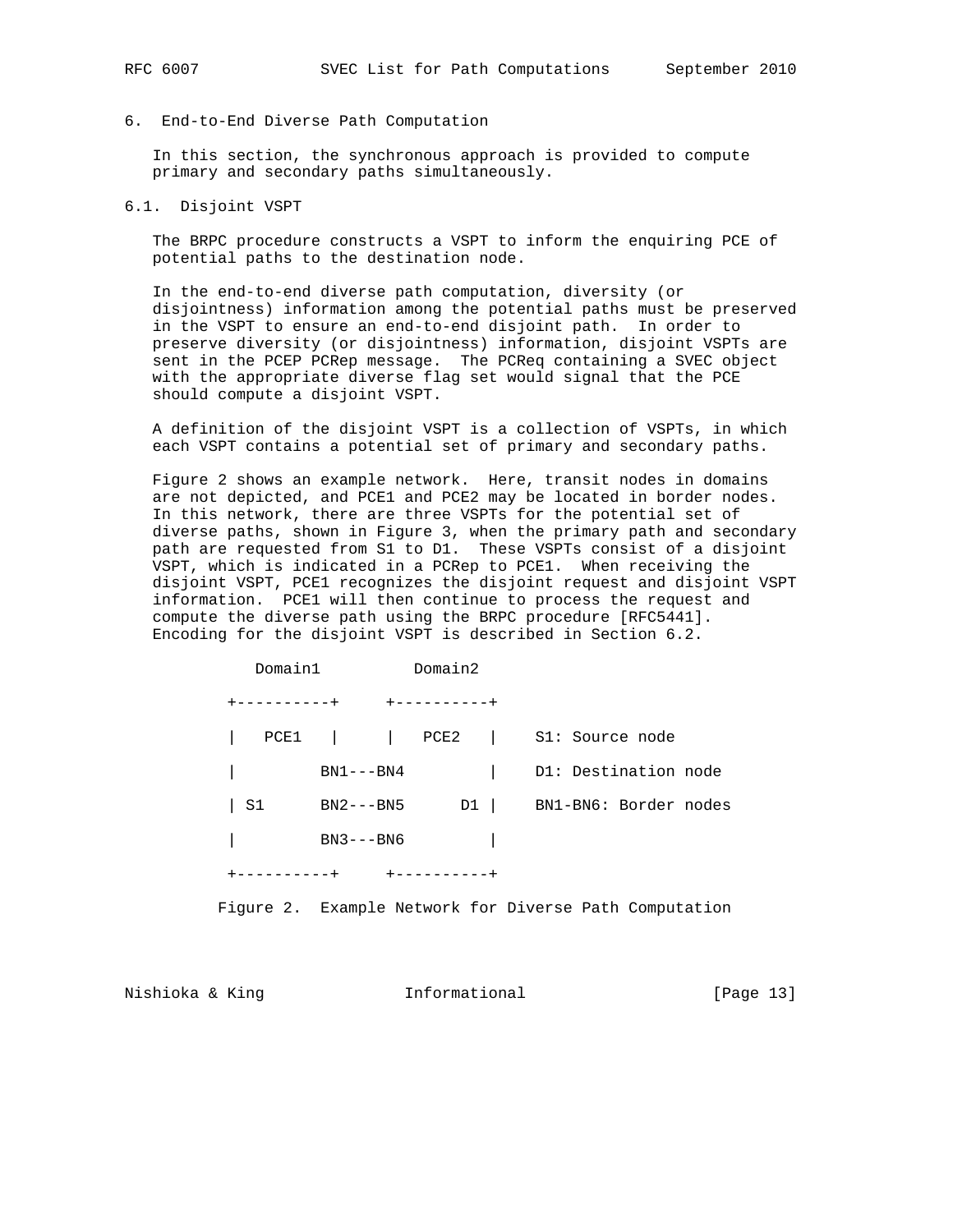| RFC. | 6007 |
|------|------|
|      |      |

| $VSPT1$ :              | VSPT2:     | VSPT3:                 |
|------------------------|------------|------------------------|
| D1                     | D1         | D1                     |
| $\sqrt{2}$             | $\sqrt{2}$ | $\sqrt{2}$             |
| BN4<br>BN <sub>5</sub> | BN6<br>BN4 | BN <sub>5</sub><br>BN6 |

Figure 3. Disjoint VSPTs from PCE2 to PCE1

#### 6.2. Disjoint VSPT Encoding

 Encoding for the disjoint VSPT follows the definition of PCEP message encoding in [RFC5440].

The PCEP PCRep message returns a disjoint VSPT as <path list> for each RP object (Request Parameter object). The order of <path> in <path list> among <responses> implies a set of primary Explicit Route Objects (EROs) and secondary EROs.

 A PCE sending a PCRep with a disjoint VSPT can reply with a partial disjoint VSPT based on its network operation policy, but the order of <path> in <path list> must be aligned correctly.

 If confidentiality is required between domains, the path key mechanism defined in [RFC5520] is used for a disjoint VSPT.

 Below are the details of the disjoint VSPT encoding (in Figure 3), when a primary path and a secondary path are requested from S1 to D1.

- o Request ID #1 (Primary)
	- ERO1 BN4(TE route ID)- ...-D1(TE-Router ID) [for VSPT1]
	- ERO2 BN4(TE route ID)- ...-D1(TE-Router ID) [for VSPT2]
	- ERO3 BN5(TE route ID)- ...-D1(TE-Router ID) [for VSPT3]
- o Request ID #2 (Secondary)
	- ERO4 BN5(TE route ID)- ...-D1(TE-Router ID) [for VSPT1]
	- ERO5 BN6(TE route ID)- ...-D1(TE-Router ID) [for VSPT2]
	- ERO6 BN6(TE route ID) ...-D1(TE-Router ID) [for VSPT3]

Nishioka & King **Informational** [Page 14]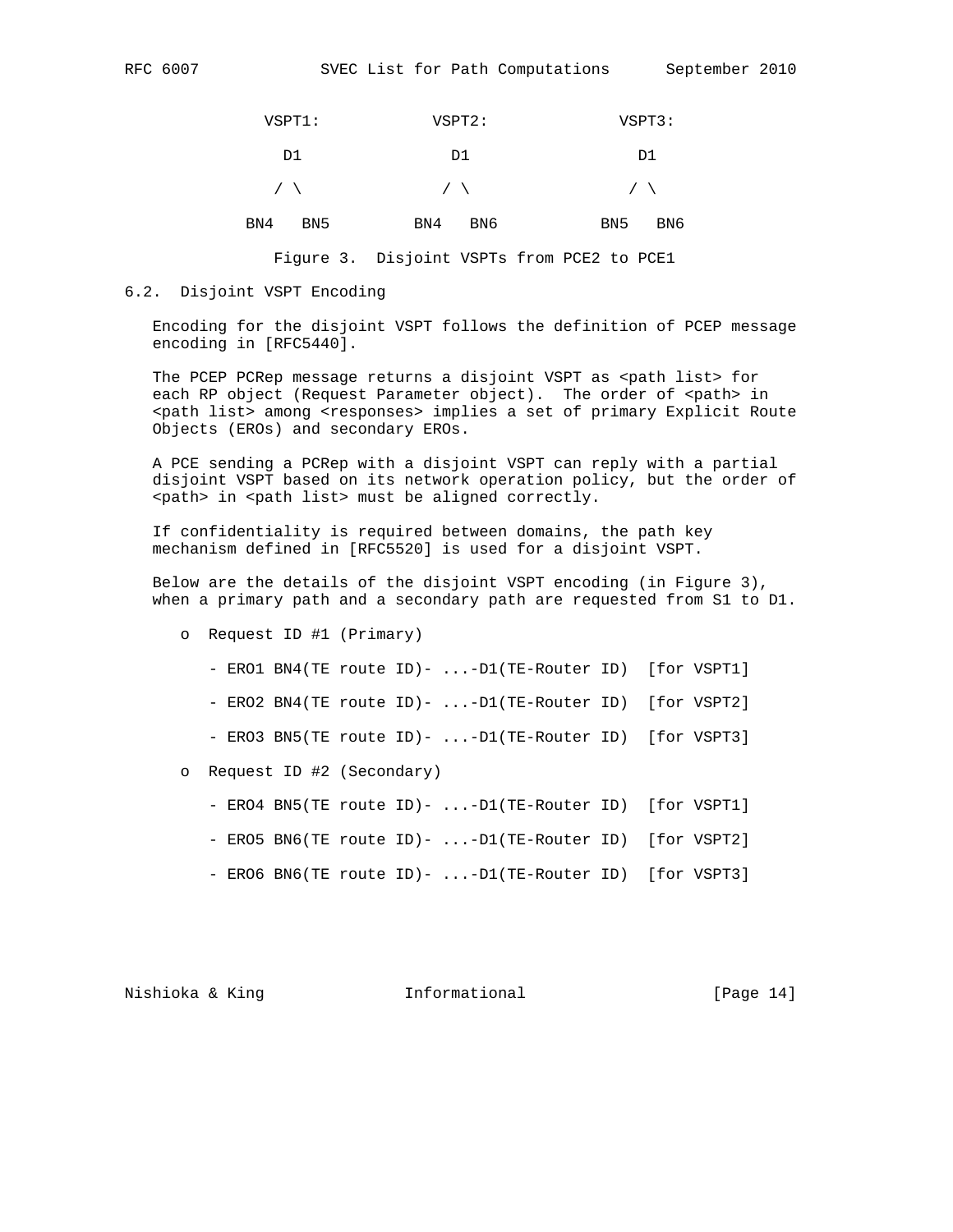#### 6.3. Path Computation Procedure

 For end-to-end diverse path computation, the same mode of operation as that of the BRPC procedure can be applied (i.e., Step 1 to Step n in Section 4.2 of [RFC5441]). A question that must be considered is how to recognize disjoint VSPTs.

 The recognition of disjoint VSPTs is achieved by the PCE sending a PCReq to its neighbor PCE, which maintains the path computation request (PCReq) information. If the PCReq has one or more SVEC object(s) with the appropriate dependency flags, the received PCRep will contain the disjoint VSPT. If not, the received VSPT is a normal VSPT based on the shortest path computation.

 Note that the PCE will apply a suitable algorithm for computing requests with disjoint VSPTs. The selection and application of the appropriate algorithm is out of scope in this document.

#### 7. Manageability Considerations

 This section describes manageability considerations specified in [PCE-MNG-REQS].

7.1. Control of Function and Policy

 In addition to [RFC5440], PCEP implementations should allow the PCC to be responsible for mapping the requested paths to computation requests. The PCC should construct the SVECs to identify and associate SVEC relationships.

7.2. Information and Data Models (MIB Modules)

 There are currently no additional parameters for MIB modules. There would be value in a MIB module that details the SVEC association. This work is currently out of scope of this document.

7.3. Liveness Detection and Monitoring

 The associated SVEC in this document allows PCEs to compute optimal sets of diverse paths. This type of path computation may require more time to obtain its results. Therefore, it is recommended for PCEP to support the PCE monitoring mechanism specified in [RFC5886].

7.4. Verifying Correct Operation

 [RFC5440] provides a sufficient description for this document. There are no additional considerations.

Nishioka & King **Informational** [Page 15]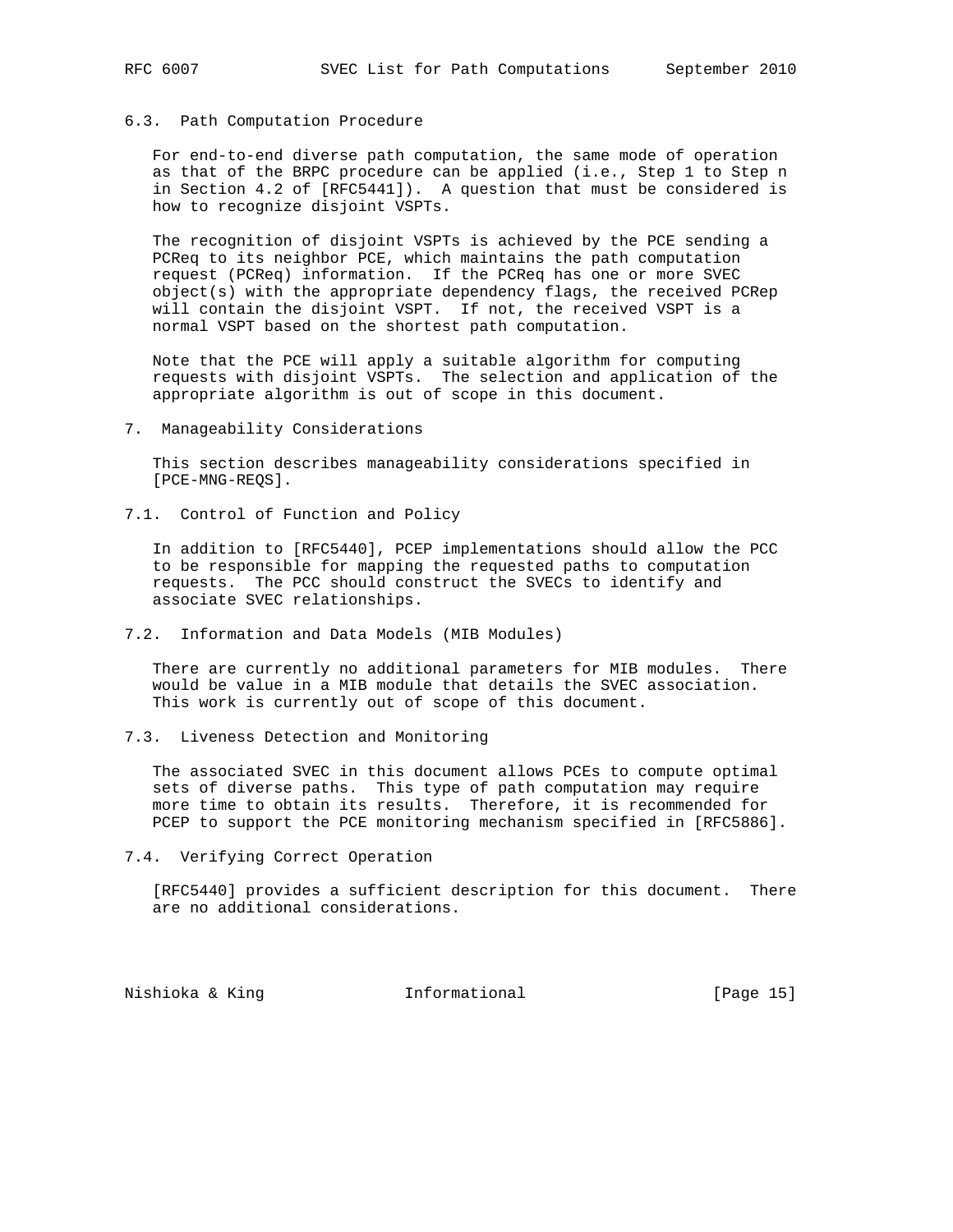7.5. Requirements on Other Protocols and Functional Components

 This document does not require any other protocol and functional components.

7.6. Impact on Network Operation

 [RFC5440] provides descriptions for the mechanisms discussed in this document. There is value in considering that large associated SVECs will require greater PCE resources, compared to non-associated SVECs. Additionally, the sending of large associated SVECs within multiple PCReq messages will require more network resources. Solving these specific issues is out of scope of this document.

8. Security Considerations

 This document describes the usage of the SVEC list, and does not have any extensions for PCEP. The security of the procedures described in this document depends on PCEP [RFC5440]. However, a PCE that supports associated SVECs may be open to Denial-of-Service (DoS) attacks from a rogue PCC. A PCE may be made to queue large numbers of requests waiting for other requests that will never arrive. Additionally, a PCE might be made to compute exceedingly complex associated SVEC computations. These DoS attacks may be mitigated with the use of practical SVEC list limits, as well as:

- o Applying provisioning to PCEs, e.g., for a given number of simultaneous services (recommended).
- o Using a priority-based multi-queuing mechanism in which path computation requests with a smaller SVEC list are prioritized for path computation processing.
- o Specifying which PCCs may request large SVEC associations through PCE access policy control.
- 9. References
- 9.1. Normative References

| [RFC4655] | Farrel, A., Vasseur, J.-P., and J. Ash, "A Path |
|-----------|-------------------------------------------------|
|           | Computation Element (PCE)-Based Architecture",  |
|           | RFC 4655, August 2006.                          |
|           |                                                 |

 [RFC4657] Ash, J., Ed., and J. Le Roux, Ed., "Path Computation Element (PCE) Communication Protocol Generic Requirements", RFC 4657, September 2006.

| [Page 16]<br>Nishioka & Kinq<br>Informational |
|-----------------------------------------------|
|-----------------------------------------------|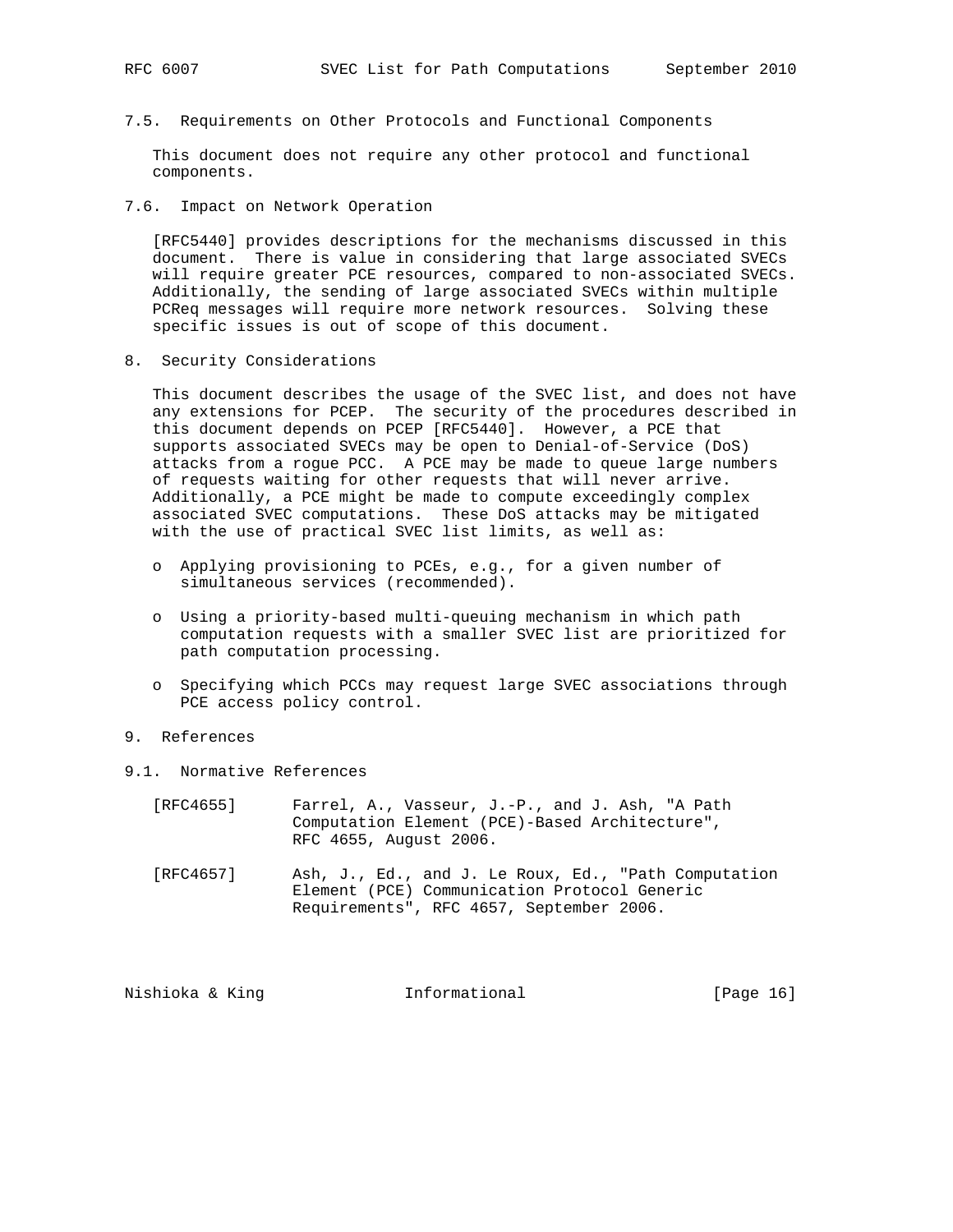- [RFC4875] Aggarwal, R., Ed., Papadimitriou, D., Ed., and S. Yasukawa, Ed., "Extensions to Resource Reservation Protocol - Traffic Engineering (RSVP-TE) for Point-to- Multipoint TE Label Switched Paths (LSPs)", RFC 4875, May 2007.
- [RFC5440] Vasseur, JP., Ed., and JL. Le Roux, Ed., "Path Computation Element (PCE) Communication Protocol (PCEP)", RFC 5440, March 2009.
- [RFC5441] Vasseur, JP., Ed., Zhang, R., Bitar, N., and JL. Le Roux, "A Backward-Recursive PCE-Based Computation (BRPC) Procedure to Compute Shortest Constrained Inter-Domain Traffic Engineering Label Switched Paths", RFC 5441, April 2009.
- [RFC5520] Bradford, R., Ed., Vasseur, JP., and A. Farrel, "Preserving Topology Confidentiality in Inter-Domain Path Computation Using a Path-Key-Based Mechanism", RFC 5520, April 2009.
- [RFC5521] Oki, E., Takeda, T., and A. Farrel, "Extensions to the Path Computation Element Communication Protocol (PCEP) for Route Exclusions", RFC 5521, April 2009.
- [RFC5557] Lee, Y., Le Roux, JL., King, D., and E. Oki, "Path Computation Element Communication Protocol (PCEP) Requirements and Protocol Extensions in Support of Global Concurrent Optimization", RFC 5557, July 2009.
- 9.2. Informative References
	- [H-PCE] King, D., Ed., and A. Farrel, Ed., "The Application of the Path Computation Element Architecture to the Determination of a Sequence of Domains in MPLS & GMPLS", Work in Progress, December 2009.
	- [PCE-MNG-REQS] Farrel, A., "Inclusion of Manageability Sections in PCE Working Group Drafts", Work in Progress, July 2009.
	- [RFC5886] Vasseur, JP., Ed., Le Roux, JL., and Y. Ikejiri, "A Set of Monitoring Tools for Path Computation Element (PCE)-Based Architecture", RFC 5886, June 2010.

Nishioka & King **Informational** [Page 17]